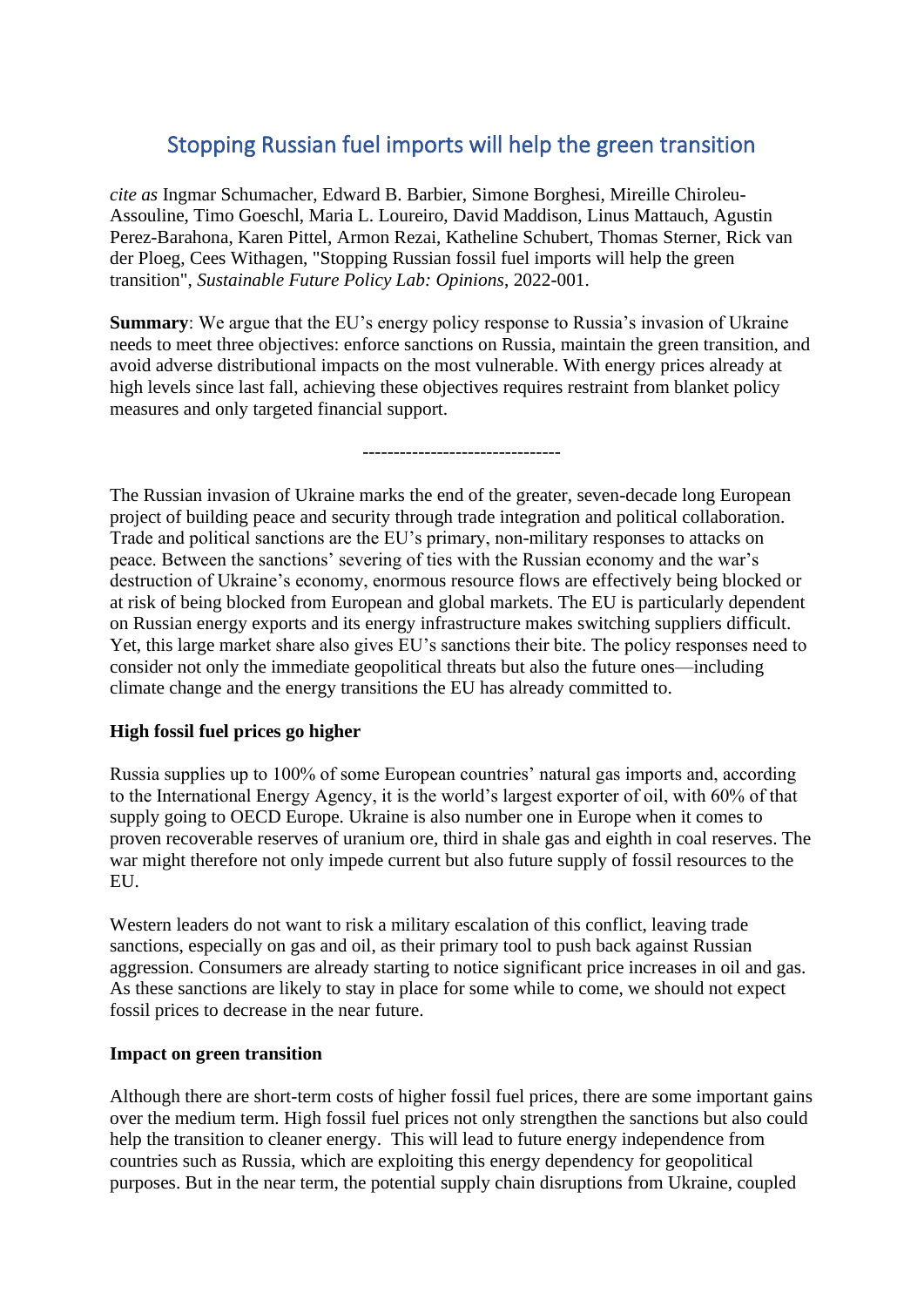with the fossil sanctions on Russia, are going to lead to a significant shortfall in both oil and gas imports.

An outright ban or severe curtailment of Russian gas and oil imports will push up the costs of living for European citizens, which will hurt the poorest the most. Adverse effects on the economy would be unavoidable and likely substantial but expected to be manageable. For example, a recent study calculates that for Germany, the EU country that is most highly dependent on Russian gas, a ban on gas would lead to a drop in GDP of 0.5 to 3%, a bit less than the decline during the pandemic. Although Russian imports of coal and oil can be replaced by imports from elsewhere, this is not so easy for Russian gas, at least in the short run. While some additional gas imports are expected to be possible, potentials for a short-run reduction of consumption are limited. Relying more on electricity generation from coal and nuclear, increasing gas storage and reducing gas demand for heating, for example, can contribute to reducing the shortfall in gas imports. In the longer run renewable energies such as solar and wind power can take over from Russian gas.

This suggests that the EU should intensify climate policies by getting rid of fossil fuels more quickly and replacing it by renewable energies, also investing in storage, (international) connector networks, energy sobriety and energy efficiency. To encourage this, the EU has to implement necessary policies now. It has to start coordinating member states' responses more efficiently and commit to higher gas prices. A delayed response would make the EU open to blackmail in the next winter. A ban of Russian gas now could underscore the EU's commitment and send a very strong signal to European households and firms to adjust before the autumn and winter. An increased use of coal could be compensated through a tightened EU ETS cap.

## **Stopping misguided policies**

Despite this, many European countries are thinking about implementing policies that reduce fossil fuel prices in the short term, regardless of the consequences for the transition to clean energy and the reduction in fossil fuel dependency. For example, France has frozen the consumer gas price, and set a maximum annual increase of 4% for the consumer electricity price. Furthermore, the French Prime minister has announced a rebate of 15c per liter of fuel, on all fuels, from April the 1st to the end of July. Belgium, Netherlands and Spain want to cut the value added tax temporarily, as well as taxes on fuel and gas. Sweden just lowered fuel taxes. Germany is considering subsidizing petrol and diesel prices for at least the next few months, while German politicians are so far unwilling to cut off gas imports from Russia as part of the sanctions. Germany announced the suspension of the Nord Stream 2 pipeline, but it is possible that, once the conflict passes, this pipeline will be developed fully. The UK and USA decided to completely stop oil imports from Russia, but these countries are not really dependent on Russian energy.

Wanting to lower gas prices by cutting taxes on fossil fuel or through a temporary VAT cut as in the Netherlands and Spain is an understandable reaction, but a bad idea for four reasons. *First*, they are an unnecessarily expensive way to help the poor as they provide relief to higher incomes as well. Reducing the burden to the poor cost-efficiently would also leave more financial scope for the multitude of investments that are needed for a faster decarbonization. Rather than wasting money on the rich, poorer households could receive targeted income transfers without reducing incentives to save carbon-intensive energy. Germany, for example, plans a lump-sum payment to poor households. If commuters who cannot switch to other modes are particularly affected, they could be specifically compensated: for example, Austria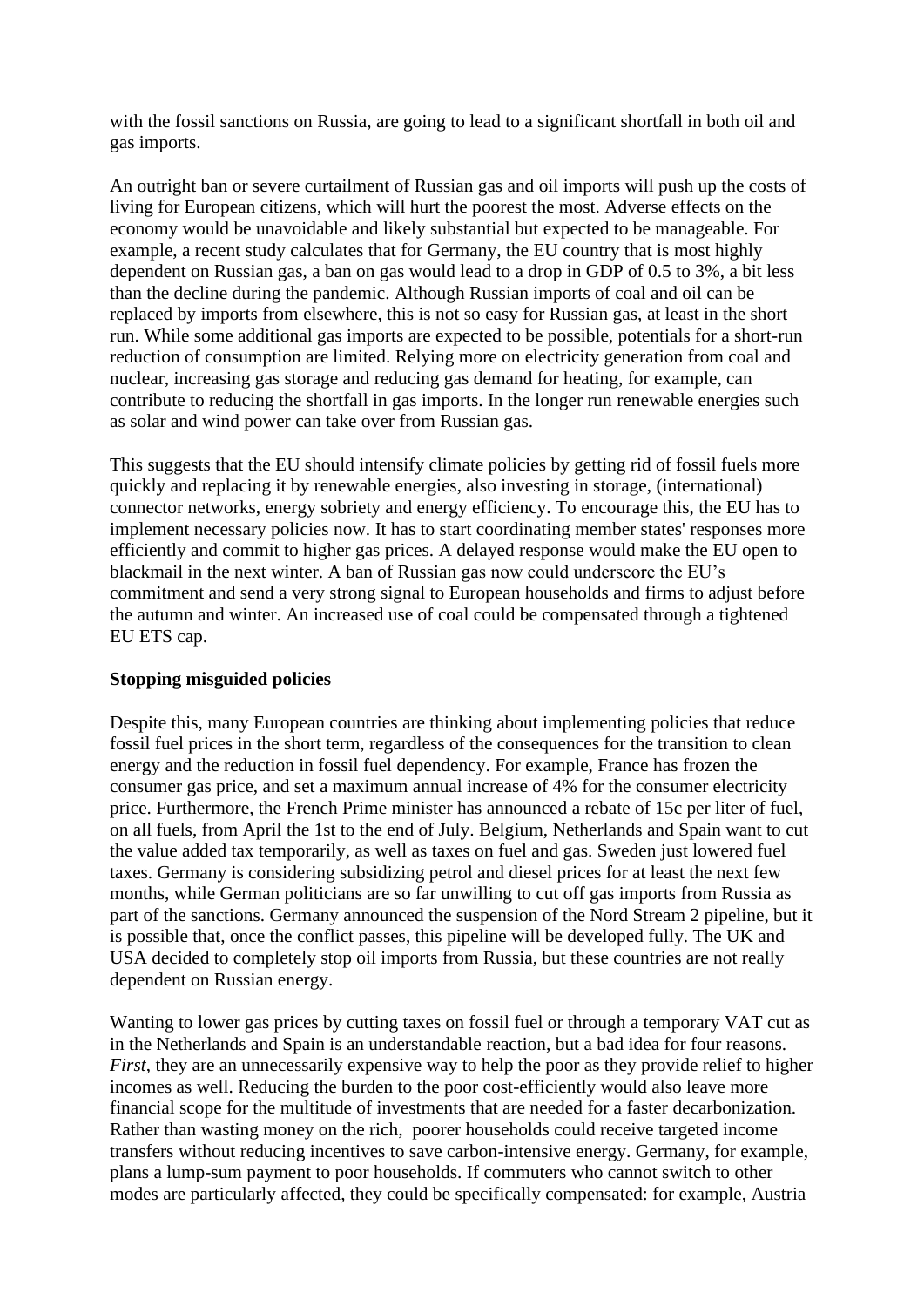plans to redistribute revenue from carbon taxes by regionally differentiated transfers. *Second*, misguided policies such as lowering gas prices frustrate rather than accelerate the green transition. *Third*, such policies inadvertently put upward pressure on gas prices and thus offer an additional windfall bonus for Putin, further increasing his war chest. *Finally*, lower taxes will hamper innovation towards clean energy. It is an undesired irony of Putin's war on Ukraine that it managed to raise fossil fuel prices to levels that are quite close to what economic models have determined to be the socially optimal price of fossils for transitioning to cleaner energy. Smart policy makes use of such unintended gifts.

Reacting to higher gas prices by subsidizing fossil fuel use or delaying carbon pricing is highly likely to be counterproductive. Although it helps the poor at first blush, it also delays necessary climate action and therefore will require more costly climate policies with even higher carbon prices in the longer run. That will hurt the poor even more. The EU's REPowerEU initiative in response to Russia's attack correctly recognizes all aspects and proposes concrete measures for a short-run diversion to other suppliers and long-run reduction in fossil fuel use.

Oil and gas companies will predictably lobby politicians to increase exploration and production, to increase subsidies and reduce taxes. This has the potential to perpetuate our fossil fuel dependency for years to come, rather than decreasing it. Giving in to such lobbying will prove troublesome for our climate action ambitions.

There also needs to be a domestic policy implemented on fossil fuels to control the spur to increased domestic production that will come from substitution arising from reduced imports. Certainly removing any remaining exploration, production and consumption subsidies that support domestic expansion and use of fossil fuels is important. In this regard, the EU might also consider adjusting or tightening its ETS cap and rules to keep overall greenhouse emissions under control, even if coal use might rise temporarily in the coming months.

The conflict in Ukraine is likely to last some time, and whatever the outcome, the sanctions on Russia are there to stay. Reducing the reliance on imported fossil fuels is the only sensible goal, and it furthermore helps drive the energy transition. Moving away from geographically concentrated fossil fuels towards worldwide spread renewable sources like wind and solar would eliminate our dependence on specific countries and reduce the geopolitical risks associated with it. We should not rely on Russian fossils any longer. Focusing energy independence on renewables also helps to push the energy transition, killing two birds with one stone.

**Ingmar Schumacher**, Professor of Environmental Economics, IPAG Business School, France

**Edward B. Barbier**, Professor of Economics, Colorado State University, United States **Simone Borghesi**, Director Florence School of Regulation Climate, European University Institute, Italy

**Mireille Chiroleu-Assouline,** Professor of Economics, Paris School of Economics, University Paris 1 Panthéon-Sorbonne, France

**Timo Goeschl**, Professor of Economics, Heidelberg University, Germany

**Maria L. Loureiro**, Professor of Economics, ECOBAS-University Santiago de Compostela, Spain

**David Maddison**, Professor of Economics, Birmingham University, United Kingdom **Linus Mattauch**, Robert Bosch Juniorprofessor for Sustainable Use of Natural Resources, Technical University of Berlin